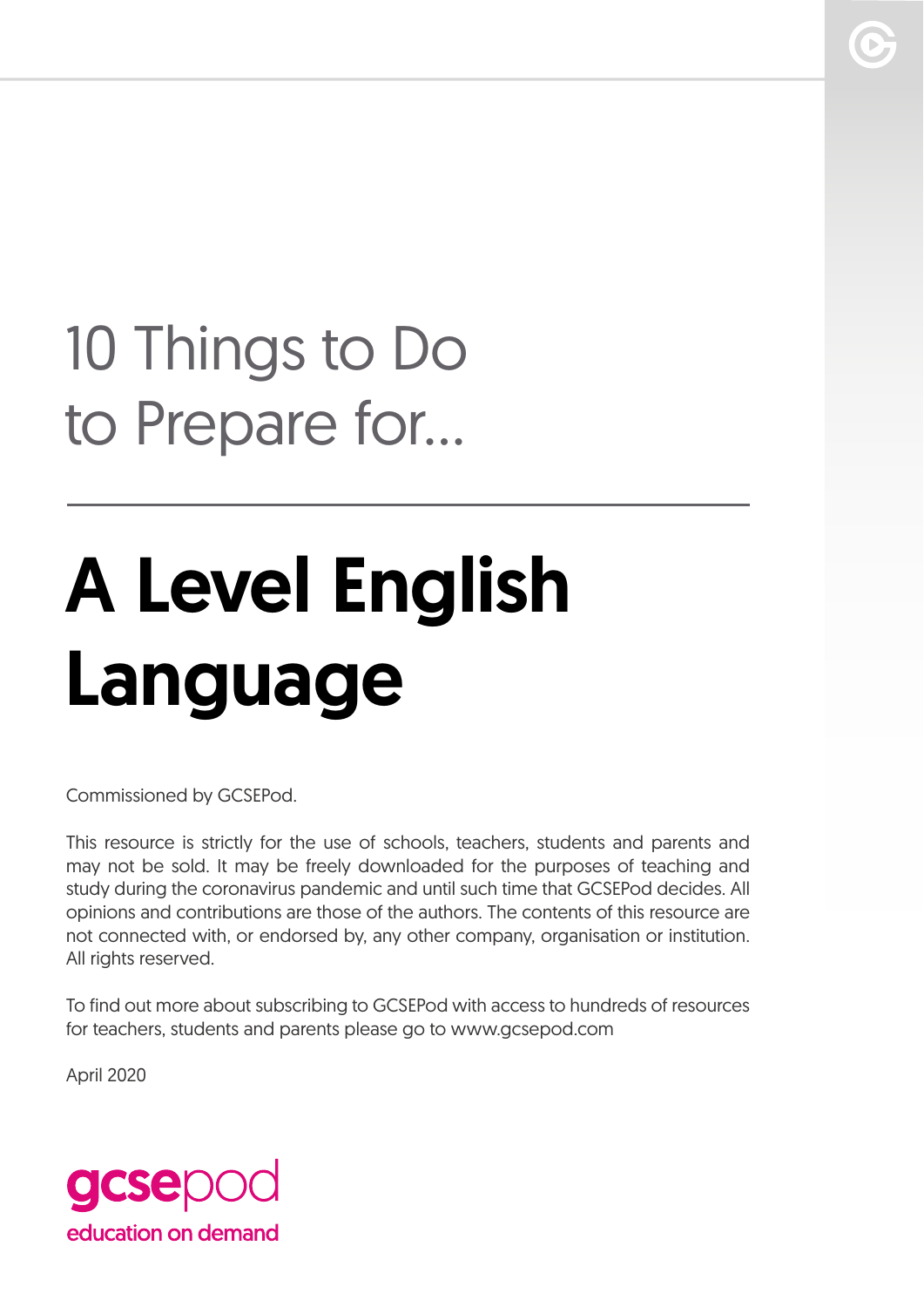### **Activities**

These activities will help you to develop reading and writing skills and wider knowledge that will help you succeed at A Level English Language. In addition, contact your teachers and ask them if they would like you to read any specific texts in preparation for next year - if they do then make that a priority over the summer.

#### 1. Exam Board and Topics

Find out what exam board and specification you will be doing and download a specification overview from the exam board's website. Identify any topics you will be studying – eg. Gender, Language Acquisition, World Englishes – and start to do some wider reading related to these subjects. There is lots of information on the internet if you do not have access to textbooks. Be sure to make notes on what you find out and where you found the information.

Some websites to get you started might be:

- www.bl.uk
- www.geoffbarton.co.uk/student-resources.php
- www.englishandmedia.co.uk



This is the study of how people, places or things are presented via a conscious selection of words (lexis) and imagery (graphology) that have particular associations (connotations).

- Consider how you represent yourself on social media why have you chosen those particular images? What have you said about yourself and what language have you used? Why choose to present that information in that particular way? What would you not put on social media? Why not?
- Write up your analysis of your self-representation.

#### 3. Gender

Find some printed adverts selling a product to men and some selling a product to women. How is each gender represented in the texts? (Remember, this means you are considering what version of men and women is being constructed by the ads)

Repeat the exercise for adverts aimed at teenagers and older people.

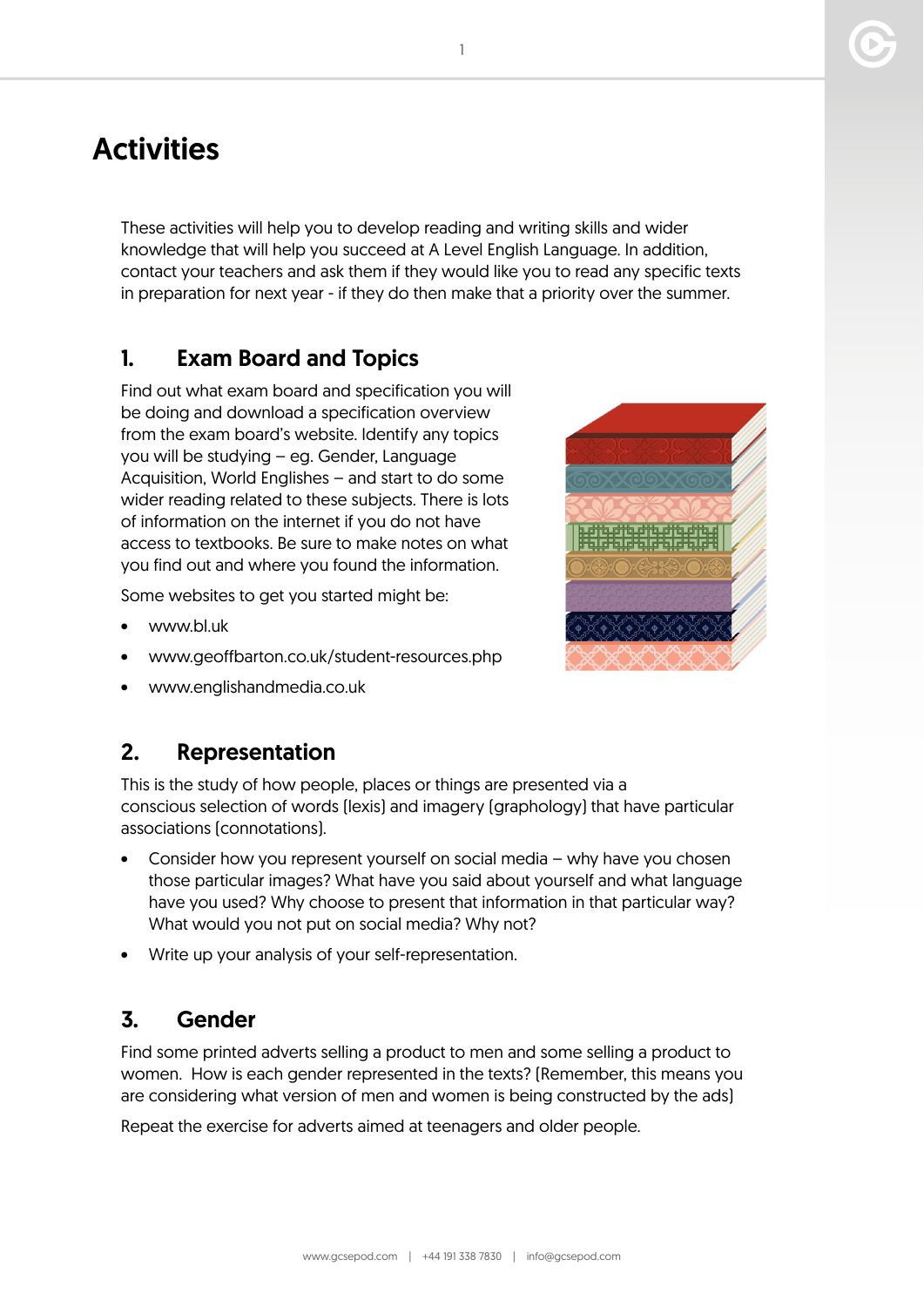#### 4. Spoken language

Find out what the non-fluency features of speech are.

#### 5. Transcripts

Look at some transcripts of spoken data on the internet and identify the transcript conventions that have been used. Record some real speech at home and then transcribe it. (You must get permission first before you record anyone!)

#### 6. Representation of Speech

Compare your transcript of spoken language with how speech is represented in a novel. What are the differences? Are there any similarities? Write a comparative analysis.

#### 7. Prosody and Para-linguistics

Find out what the prosodic and para-linguistic features of spoken language are then do the following activities:

- 'Come here' How many different tones of voice could be used to say this phrase and how would that change the meaning of the utterance?
- Try speaking to other people in your usual tone of voice but keep a blank facial expression and do not use any hand gestures or body movements. What is the effect of this for both you and them? Does it hamper your ability to communicate effectively? Why?

#### 8. Semantic fields

A semantic field is when a writer uses a range of words that all cluster around the same area of meaning. They will do this for a particular effect, for example a parent writing about trying to get their teenage child out of bed and helping with the household chores might use the semantic field of warfare to indicate what a huge and difficult struggle it is.

- Look at newspaper coverage of the current crisis and identify any semantic fields that are being used. What is the effect of these language choices?
- How are the NHS and other frontline workers being represented via words (lexis) and images (graphology)?
- How are those defying government regulations being represented?